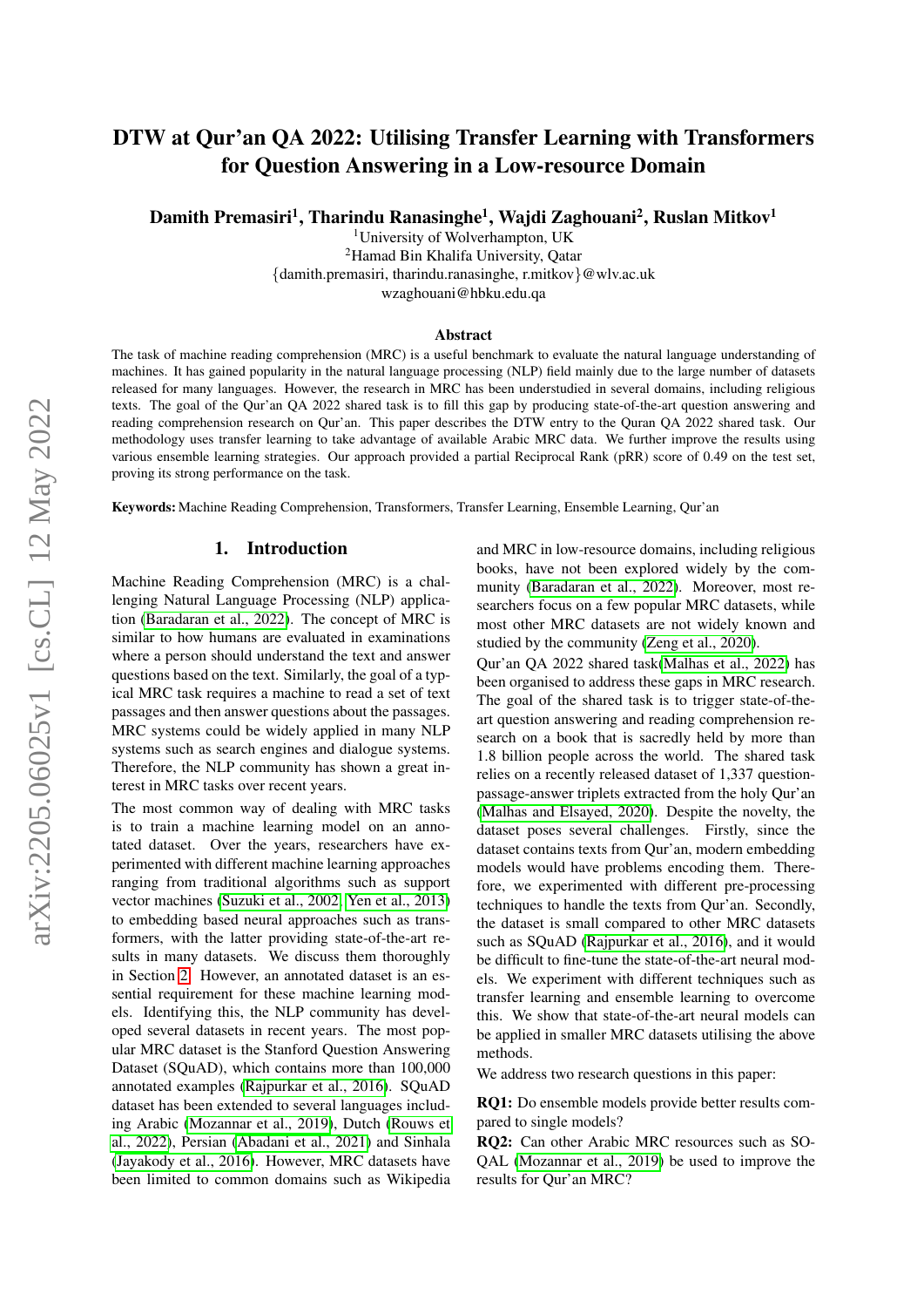The code of the experiments has been released as an open-source Github project<sup>[1](#page-1-1)</sup>. The project has been re-leased as a Python package<sup>[2](#page-1-2)</sup> and the pre-trained machine learning models are freely available to download in HuggingFace model hub<sup>[3](#page-1-3)</sup>. Furthermore, we have created a docker image of the experiments adhering to the ACL reproducibility criteria<sup>[4](#page-1-4)</sup>.

The rest of the paper is structured as follows. Section [2](#page-1-0) presents an overview of MRC datasets and machine learning models. Section [3](#page-1-5) describes the data we used in the experiments. In Section [4](#page-2-0) we explain the experiments carried out. Section [5](#page-3-0) discusses the results answering the research questions. Finally, the paper outlines future works and provides conclusions.

## 2. Related Work

<span id="page-1-0"></span>Machine reading comprehension is not newly proposed. The earliest known MRC system dates back to 1977 when [\(Lehnert, 1977\)](#page-6-6) developed a question answering program called the QUALM. In 1999 [\(Hirschman et al., 1999\)](#page-5-3) constructed a reading comprehension system exploiting a corpus of 60 development and 60 test stories of 3rd to 6th-grade material. Due to the lack of high-quality MRC datasets and the poor performance of MRC models, this research field was understudied until the early 2010s. However, with the creation of large MRC datasets and with the success of word embedding based neural models in the NLP field, research in MRC has been popular in recent years. We present the related work in MRC in two broad categories; datasets and models.

Datasets In 2013, [\(Richardson et al., 2013\)](#page-6-7) created the MCTest dataset which contained 500 stories and 2000 questions. This dataset can be considered the first big MRC dataset. A breakthrough in MRC was achieved in 2015 when [\(Hermann et al.,](#page-5-4) [2015\)](#page-5-4) defined a new dataset generation method that provides large-scale supervised reading comprehension datasets. This was followed by the creation of large scale MRC datasets such as SQuAD[\(Rajpurkar](#page-6-1) [et al., 2016\)](#page-6-1). Later the SQuAD dataset has been expanded to many languages including Arabic [\(Mozan](#page-6-2)[nar et al., 2019\)](#page-6-2), Dutch [\(Rouws et al., 2022\)](#page-6-3), French [\(d'Hoffschmidt et al., 2020\)](#page-5-5) and Russian [\(Efimov et](#page-5-6) [al., 2020\)](#page-5-6). Furthermore, SQuAD has been extended to low-resource languages such as Persian [\(Abadani et al.,](#page-5-1)

[2021\)](#page-5-1) and Sinhala [\(Jayakody et al., 2016\)](#page-5-2) proving that SQuAD has been an important benchmark in MRC research. MRC datasets have been compiled on different domains such as news [\(Trischler et al., 2017\)](#page-6-8), publications [\(Dasigi et al., 2021\)](#page-5-7) and natural sciences [\(Welbl](#page-6-9) [et al., 2017\)](#page-6-9). As far as we know, Qur'an Reading Comprehension Dataset used in this shared task is the first dataset created on religious texts [\(Malhas and Elsayed,](#page-6-5) [2020\)](#page-6-5).

Methods Most MRC systems in the early 2000s were rule-based or statistical models [\(Riloff and Thelen,](#page-6-10) [2000;](#page-6-10) [Charniak et al., 2000\)](#page-5-8). These models do not provide good results compared to the neural methods introduced in recent years [\(Baradaran et al., 2022\)](#page-5-0). [\(Hermann et al., 2015\)](#page-5-4) developed a class of attention based deep neural networks that learn to read real documents and answer complex questions with minimal prior knowledge of language structure. Since 2015, with the emergence of various large scale, supervised datasets, neural network models have shown state-ofthe-art results in MRC tasks. The recently introduced transformer models such as BERT [\(Devlin et al., 2019\)](#page-5-9) have already exceeded human performance over the related MRC benchmark datasets [\(Zeng et al., 2020\)](#page-7-1). A critical contribution of the SQuAD benchmark is that it provides a system to submit the MRC models and a leaderboard to display the top results<sup>[5](#page-1-6)</sup>. This has enabled the NLP community to keep track of the state-ofthe-art MRC systems. Other languages have also fol-lowed this approach<sup>[6](#page-1-7)</sup>. However, the NLP community has focused mainly on improving system performance on popular benchmarks such as SQuAD and has not focused on improving results on benchmarks with limited coverage, which we address in this research paper.

## 3. Data

<span id="page-1-5"></span>MRC tasks are usually divided into four categories: cloze style, multiple-choice, span prediction, and free form [\(Liu et al., 2019\)](#page-6-11). The Qur'an QA 2022 shared  $task<sup>7</sup>$  $task<sup>7</sup>$  $task<sup>7</sup>$  belongs to the span prediction category where the MRC system needs to select the correct beginning and end of the answer text from the context. The event organisers provided the QRCD (Quran Reading Comprehension Dataset), which contained 1,093 tuples of question-passage pairs that are coupled with their extracted answers to constitute 1,337 question-passageanswer triplets. QRCD is a JSON Lines (JSONL) file; each line is a JSON object that comprises a questionpassage pair and its answers extracted from the accompanying passage. Figure [1](#page-2-1) shows a sample training tu-

<span id="page-1-1"></span><sup>&</sup>lt;sup>1</sup>[The Github project is available on](#page-5-1) [https://github.](https://github.com/DamithDR/QuestionAnswering) [com/DamithDR/QuestionAnswering](#page-5-1)

<span id="page-1-2"></span><sup>&</sup>lt;sup>2</sup>[The Python package is available on](#page-5-1)  $https://pypi.$ [org/project/quesans/](#page-5-1)

<span id="page-1-3"></span><sup>&</sup>lt;sup>3</sup>[The pre-trained models are available on](#page-5-1) [https://huggingface.co/Damith/](#page-5-1) [AraELECTRA-discriminator-SOQAL](#page-5-1)

and [https://huggingface.co/Damith/](#page-5-1) [AraELECTRA-discriminator-QuranQA](#page-5-1)

<span id="page-1-4"></span><sup>&</sup>lt;sup>4</sup>[The docker image is available on](#page-5-1) [https:](https://hub.docker.com/r/damithpremasiri/question-answering-quran) [//hub.docker.com/r/damithpremasiri/](#page-5-1) [question-answering-quran](#page-5-1)

<span id="page-1-6"></span><sup>5</sup> SQuAD leaderboard is available on [https:](https://rajpurkar.github.io/SQuAD-explorer/) [//rajpurkar.github.io/SQuAD-explorer/](https://rajpurkar.github.io/SQuAD-explorer/)

<span id="page-1-7"></span> $6$ Korean MRC leaderboard is available on [https://](https://korquad.github.io/) [korquad.github.io/](https://korquad.github.io/)

<span id="page-1-8"></span> $7$ More information on the Qur'an QA 2022 shared task is available on [https://sites.google.com/view/](https://sites.google.com/view/quran-qa-2022/) [quran-qa-2022/](https://sites.google.com/view/quran-qa-2022/)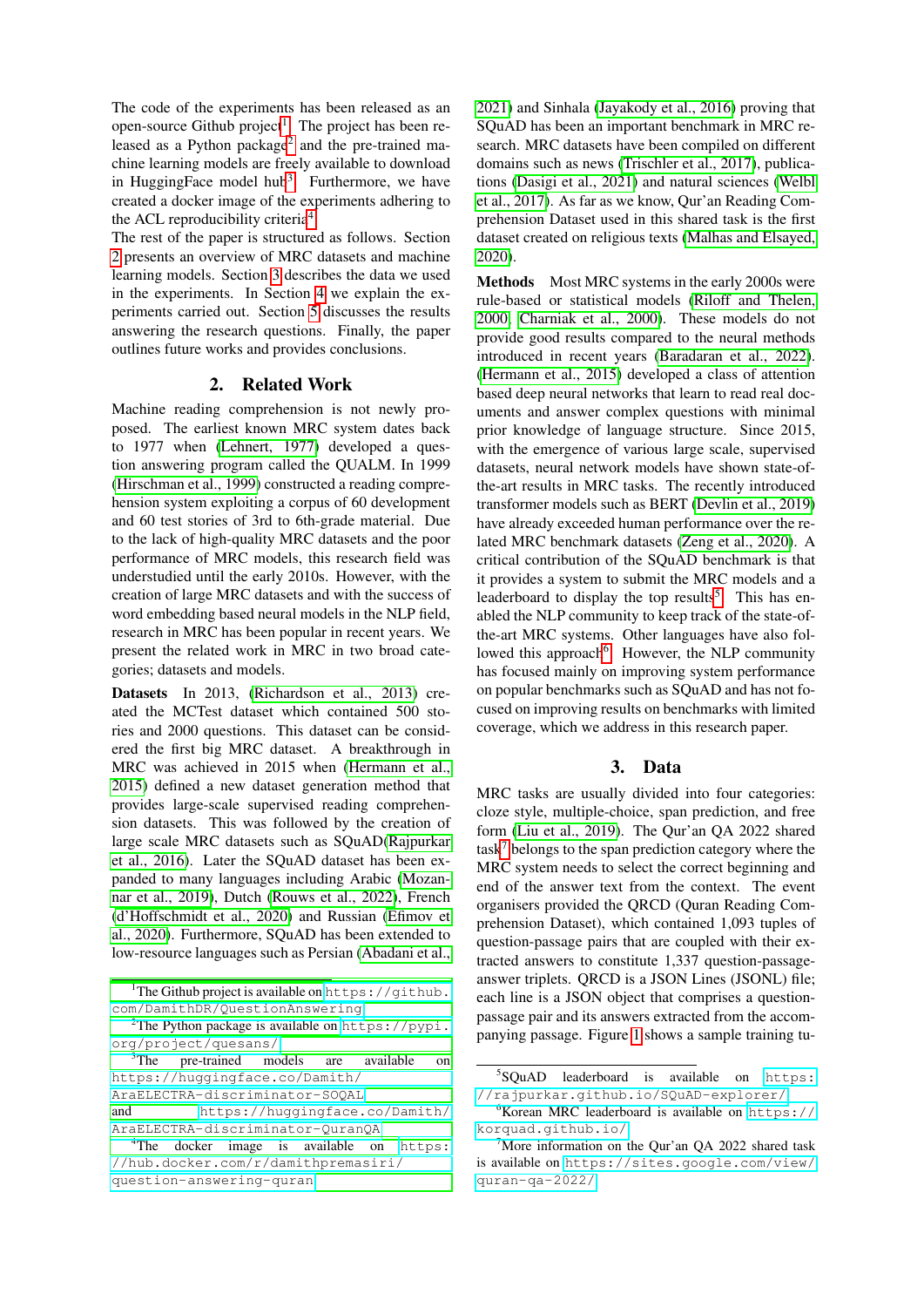ple. The distribution of the dataset into training, development and test sets is shown in Table [1.](#page-2-2)

```
\mathcal{L}_{\mathcal{L}}"pq_id": "33:60-62_400",
   لئن لم ينته المنافقون والذين في قلوبهم مرض" : "passage"
     والمرجفون في المدينة لنغرينك بهم ثم لا يجاورونك فيها إلا
     قليلا. ملعونين أينما ثقفوا أخذوا وقتلوا تقتيلا. سنة الله
     ر". في الذين خلوا من قبل ولن تجد لسنة الله تبديلا
   "surah": 33."verses": "60-62",
   "متى يحل الإسلام دم الشَّخص؟" : "question"
   "answers": [
      f
         لئن لم ينته المنافقون والذين في قلوبهم مرض" : "text"
            , "والمرجفون في المدينة لنغرينك بهم
         "start_char": 0
     \mathcal{E}ı
\mathcal{E}
```
<span id="page-2-1"></span>Figure 1: Sample Json object from the QRCD dataset [\(Malhas and Elsayed, 2020\)](#page-6-5)

| <b>Dataset</b> | $\%$ | <b>O-P Pairs</b> | <b>Q-P-A Triplets</b> |
|----------------|------|------------------|-----------------------|
| Training       | 65%  | 710              | 861                   |
| Development    | 10%  | 109              | 128                   |
| Test           | 25%  | 274              | 348                   |
|                | 100% | 1,093            | 1.337                 |

<span id="page-2-2"></span>Table 1: Shared Task Data Composition. Column Q-P Pairs shows the number of Question Passage pairs, Column Q-P-A Triplets shows the number of Question Passage Answer triplets in the dataset

SOQAL contains two Arabic MRC datasets; Arabic Reading Comprehension Dataset (ARCD) [\(Mozannar](#page-6-2) [et al., 2019\)](#page-6-2), composed of 1,395 questions posed by crowdworkers on Wikipedia articles, and a machine translation of the SQuAD [\(Mozannar et al., 2019\)](#page-6-2) containing 48,344 questions. SQuAD is widely used as the standard dataset in English MRC tasks, therefore using the machine translation of the same dataset will be helpful for the learning process. Compared to QRCD, SOQAL is a large dataset and both of these datasets belong to the span prediction MRC category. Therefore, they can be used to perform transfer learning which we describe in Section [4.](#page-2-0)

## 4. Methodology

<span id="page-2-0"></span>With the introduction of BERT [\(Devlin et al., 2019\)](#page-5-9), transformer models have achieved state-of-the-art results in different NLP applications such as text classification [\(Ranasinghe and Hettiarachchi, 2020\)](#page-6-12), information extraction [\(Plum et al., 2022\)](#page-6-13) and event detection [\(Giorgi et al., 2021\)](#page-5-10). Furthermore, the transformer architectures have shown promising results in SQuAD dataset [\(Zhang et al., 2021;](#page-7-2) [Zhang et al., 2020;](#page-7-3) [Yamada](#page-7-4) [et al., 2020;](#page-7-4) [Lan et al., 2020\)](#page-5-11). In view of this, we use transformers as the basis of our methodology. Transformer architectures have been trained on general tasks like language modelling and then can be fine-tuned for MRC tasks. [\(Devlin et al., 2019\)](#page-5-9). For the MRC task, transformer models take an input of a single sequence that contains the question and paragraph separated by a [SEP] token. Then the model introduces a start vector and an end vector. The probability of each word being the start-word is calculated by taking a dot product between the final embedding of the word and the start vector, followed by a softmax over all the words. The word with the highest probability value is considered. The architecture of transformer-based MRC model is shown in Figure [2.](#page-2-3)



<span id="page-2-3"></span>Figure 2: Transformer Architecture for MRC

We experimented with seven popular pre-trained transformer models that supports Arabic; camelbert-mix [\(Inoue et al., 2021\)](#page-5-12), camelbert-ca [\(Inoue et al., 2021\)](#page-5-12), mbert-cased [\(Devlin et al., 2019\)](#page-5-9) , mbert-uncased [\(De](#page-5-9)[vlin et al., 2019\)](#page-5-9), AraELECTRA-generator [\(Antoun et](#page-5-13) [al., 2021\)](#page-5-13), AraELECTRA-discriminator [\(Antoun et al.,](#page-5-13) [2021\)](#page-5-13) and AraBERTv2 [\(Antoun et al., 2020\)](#page-5-14). These models are available in HuggingFace model hub [\(Wolf](#page-6-14) [et al., 2020\)](#page-6-14). For all the experiments we used a batchsize of eight, Adam optimiser with learning rate 2e−5, and a linear learning rate warm-up over 10% of the training data. During the training process, the parameters of the transformer model, as well as the parameters of the subsequent layers, were updated. The models were trained using only training data. All the models were trained for five epochs. For some of the experiments, we used an Nvidia GeForce RTX 2070 GPU, whilst for others we used a GeForce RTX 3090 GPU. This was purely based on the availability of the hardware and it was not a methodological decision.

We further used following fine-tuning strategies to improve the performance.

## 4.1. Ensemble Learning

Ensemble learning is a popular technique in machine learning, where different machine learning models contribute to a single solution. As different machine learning algorithms tend to learn differently, the final predictions each one of them provides can be slightly different. However, they have the potential to contribute to the final output with ensemble learning. Usually,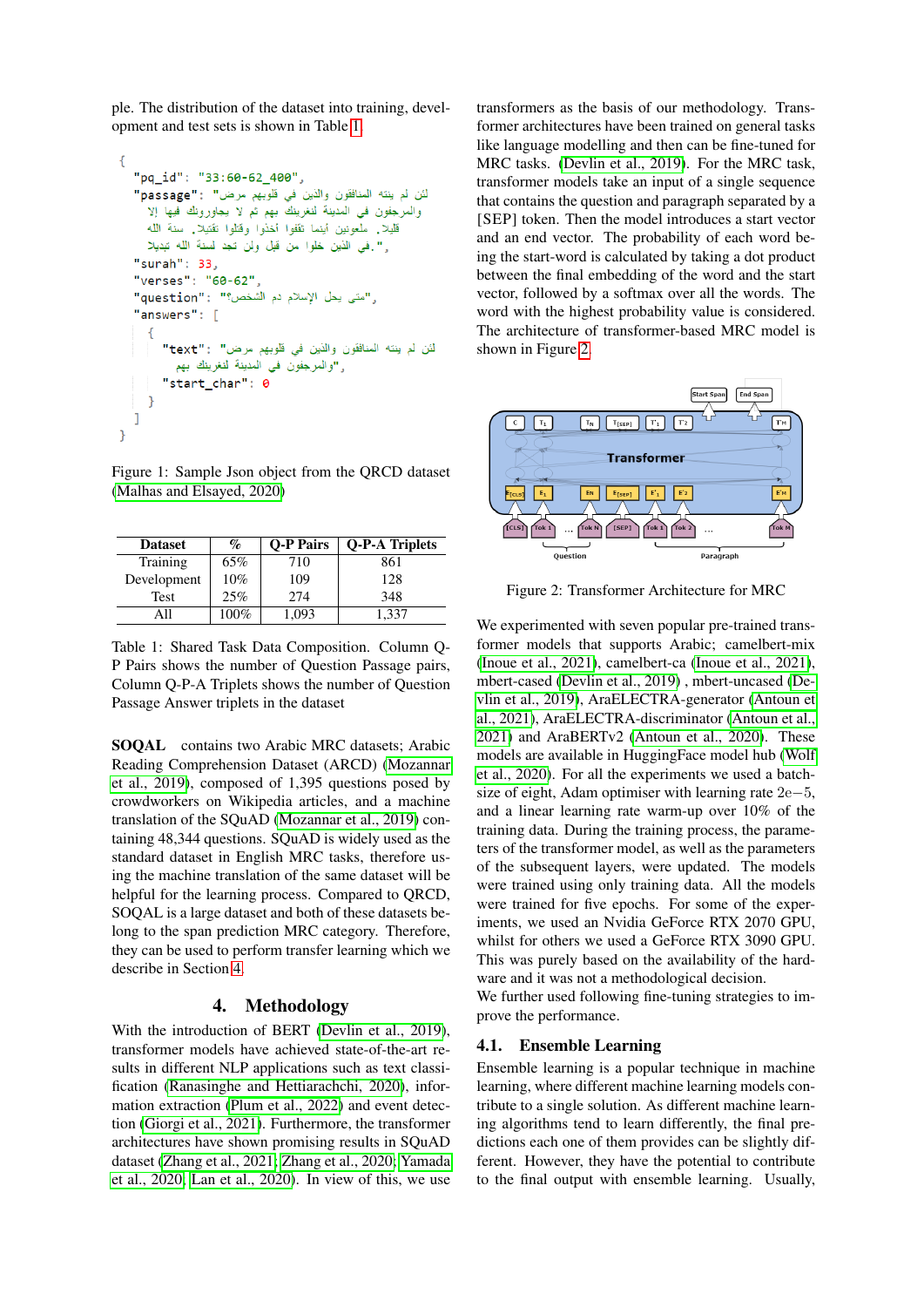ensemble learning provides better results compared to single models [\(Sagi and Rokach, 2018\)](#page-6-15).

Transformer models that we used as the base model are prone to the random seed [\(Hettiarachchi and Ranas](#page-5-15)[inghe, 2020\)](#page-5-15). The same architecture can provide different results for different random seeds [\(Uyangodage](#page-6-16) [et al., 2021\)](#page-6-16). To avoid the impact of this, we performed self ensemble. We trained the same architecture using five different random seeds and ensembled the output files using Algorithm [1.](#page-3-1)

<span id="page-3-1"></span>Algorithm 1 Ensemble Learning Algorithm for MRC

 $R \leftarrow all$  results files  $r_i \leftarrow i(th)$  result file Q ← *all questions*  $q_j \leftarrow j(th)$  question A ← *all answers*  $a_{i,j} \leftarrow$  *answer for question j in files file i*  $a_j \leftarrow$  *all unique answers for question j in all files*  $a_{i,k} \leftarrow$  answer k from unique answers for question *j*  $a_{i,j,m} \leftarrow$  *answer m from file i to question j* answer<sub>j,k</sub>  $\leftarrow$  *temporary score* repeat for each  $a_{i,k} \in a_i$  do repeat for each  $a_{i,j,m} \in r_i$  do if  $a_{i,j,m} = a_{j,k}$  then  $score_{i,k}$  $average({score}_{a_{i,j,m}},{score}_{a_{j,k}})$  $answer_{j,k} \leftarrow a_{j,k}, score_{j,k}$ end if end for until *all items iterated in R*  $final\_answers \leftarrow answer_{j,k}$ end for until *all unique answers iterated in for question j*  $answers \leftarrow sort(answers)$ repeat for each  $q_i \in Q$  do repeat for each answer<sub>ik</sub>  $\in$  final<sub>a</sub>nswers do  $rank_{i,k} \leftarrow assign$  rank end for until *iterate all answers for question j* end for until *iterate all questions iterated in Q*

## 4.2. Transfer Learning

One limitation of the QRCD dataset is that training set only contains 710 annotated QnA pairs and as a result transformer models would find it difficult to properly fine-tune their weights in the training process. A common practice to overcome this is to utilise transfer learning. The main idea of transfer learning is that we train a machine learning model on a resource rich setting, save the weights of the model and when we initialise the training process for a lower resource setting, start with the saved weights from the resource rich setting . Transfer learning has improved results for many NLP tasks such as offensive language identification [\(Ranasinghe and Zampieri, 2020\)](#page-6-17), machine translation [\(Nguyen and Chiang, 2017\)](#page-6-18) and named entity recognition [\(Lee et al., 2018\)](#page-5-16).

For this task, we first trained a transformer-based MRC model on SOQAL dataset which contained more training data compared to the QRCD dataset as mentioned in Section [3.](#page-1-5) Then when we started the training for QRCD dataset we started from the saved weights from the SOQAL dataset.

# 5. Results and Discussion

<span id="page-3-0"></span>In this section, we report the experiments we conducted and their results. As advised by the task organisers, we used partial Reciprocal Rank (pRR) score to measure the model performance. It is a variant of the traditional Reciprocal Rank evaluation metric that considers partial matching. We also report Exact Match (EM), and F1@1 in the results tables, which are evaluation metrics applied only to the top predicted answer. The EM metric is a binary measure that rewards a system only if the top predicted answer matches exactly one of the gold answers. In comparison, the F1@1 metric measures the token overlap between the top predicted answer and the best matching gold answer. The reported results are for the dev set.

As can be seen in Table [2,](#page-3-2) camelbert-mix model produced the best results with 0.549 pRR value. This was closely followed by camelbert-ca and AraELECTRAdiscriminator. Transformer models built specifically for Arabic generally outperformed multilingual models.

| Model                    | pRR   | EM    | F1@1  |
|--------------------------|-------|-------|-------|
| AraELECTRA-discriminator | 0.516 | 0.303 | 0.495 |
| AraELECTRA-generator     | 0.355 | 0.339 | 0.324 |
| camelbert-mix            | 0.549 | 0.193 | 0.529 |
| camelbert-ca             | 0.535 | 0.119 | 0.516 |
| mbert-cased              | 0.425 | 0.321 | 0.405 |
| mbert-uncased            | 0.440 | 0.220 | 0.424 |
| AraBERTv2                | 0.501 | 0.294 | 0.472 |

<span id="page-3-2"></span>Table 2: Results of different transformer models without ensemble learning or transfer-learning. Column pRR shows the partial Reciprocal Rank score, Column EM shows results for exact match and Column F1@1 shows F1@1 score. The top three results are highlighted in Bold.

To answer our **RO1**, we performed self ensemble learning. Table [3](#page-4-0) shows the results of different models with results ensemble. Even though there was a slight improvement in AraELECTRA-discriminator, the overall impact for the results from the ensemble was very low. And we noticed that some of the models had performed less when using ensemble. However, the results were stable compared to the single models. Therefore, we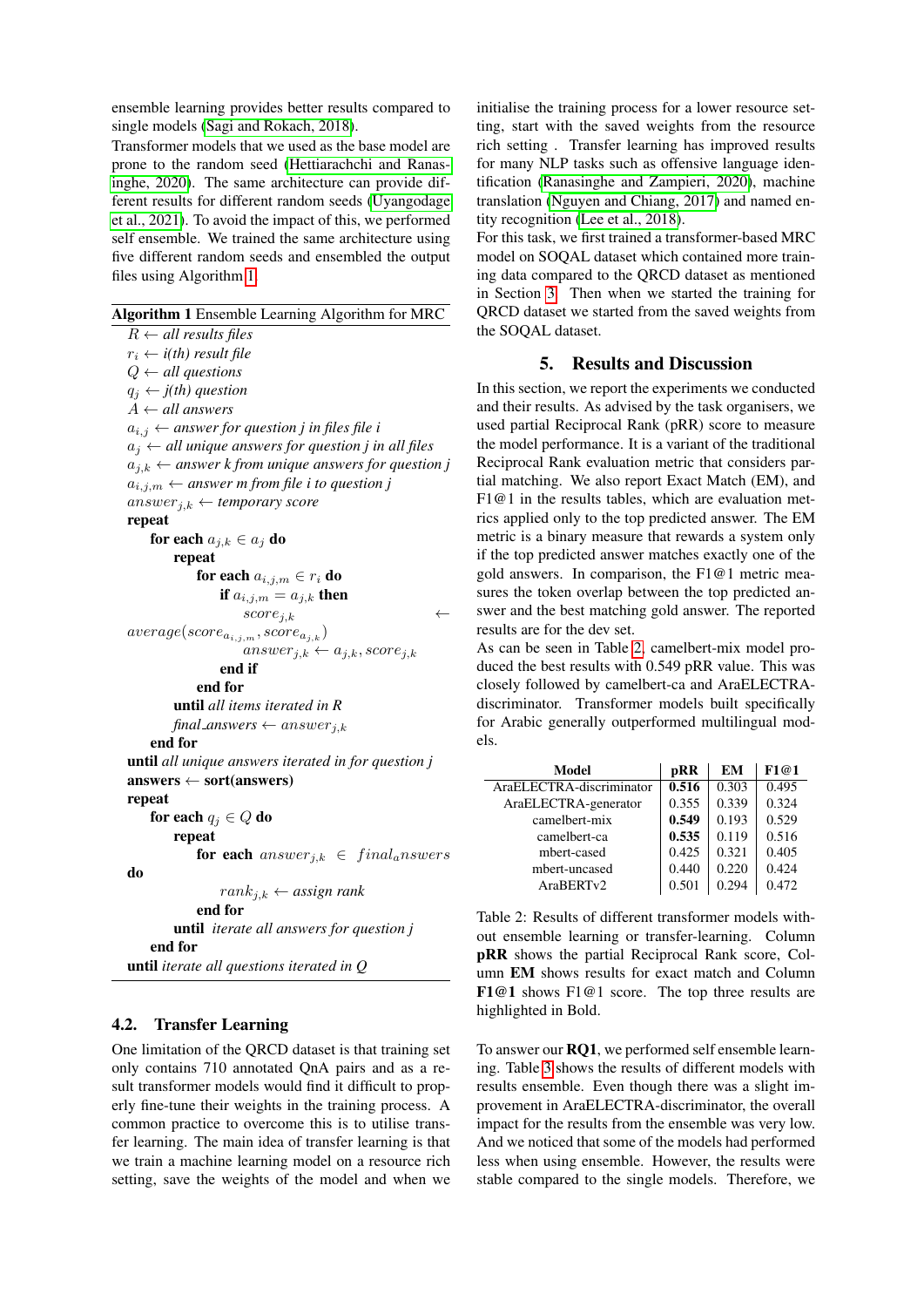used self ensemble learning even though it did not contribute to improving the results. With these findings, we answer our RQ1, ensemble models do not provide better results compared to single models; however, they provide more consistent results.

| Model                    | pRR   | EM    | F1@1  |
|--------------------------|-------|-------|-------|
| AraELECTRA-discriminator | 0.528 | 0.321 | 0.500 |
| AraELECTRA-generator     | 0.364 | 0.128 | 0.335 |
| camelbert-mix            | 0.520 | 0.303 | 0.497 |
| camelbert-ca             | 0.495 | 0.239 | 0.467 |
| mbert-cased              | 0.438 | 0.220 | 0.417 |
| mbert-uncased            | 0.424 | 0.220 | 0.399 |
| AraBERTv2                | 0.475 | 0.239 | 0.436 |

<span id="page-4-0"></span>Table 3: Results of different transformer models with self ensemble learning. Column pRR shows the partial Reciprocal Rank score, Column EM shows results for exact match and Column F1@1 shows F1@1 score. The top three results are highlighted in Bold.

To answer our RQ2, we performed transfer learning from SOQAL [\(Mozannar et al., 2019\)](#page-6-2) to QRCD dataset as mentioned in Section [4.](#page-2-0) We only conducted the experiments for the best model from the self ensemble setting. As can be seen in the results in Table [4,](#page-4-1) transfer learning improved the results for AraELECTRA-discriminator. Without transfer learning, AraELECTRA-discriminator scored only 0.528 pRR, while with transfer learning, it provided 0.616 pRR. We did not observe improvements in other transformer models. However, the 0.616 pRR we got with performing transfer learning with AraELECTRAdiscriminator was the best result for the dev set. With this, we answer our RQ2, other Arabic MRC resources such as SOQAL [\(Mozannar et al., 2019\)](#page-6-2) can be used to improve the results for Qur'an MRC. We believe that this finding will be important to the researchers working on low-resource MRC datasets.

| Model                    | pRR                                   | $EM$ F1@1 |
|--------------------------|---------------------------------------|-----------|
| AraELECTRA-discriminator | $0.616 \pm 0.394$                     | 0.609     |
| camelbert-mix            | $0.520 \cdot 0.284$                   | 0.494     |
| AraBERTy2                | $\vert 0.430 \vert 0.138 \vert 0.412$ |           |

<span id="page-4-1"></span>Table 4: Results of different transformer models after transfer learning. Column pRR shows the partial Reciprocal Rank score, Column EM shows results for exact match and Column F1@1 shows F1@1 score.

Based on the results of the dev set, we selected three models for the final submission; camelbert-mix with ensemble learning but without transfer learning, camelbert-mix with transfer learning and ensemble learning and AraELECTRA-discriminator with transfer learning and ensemble learning. Table [5](#page-4-2) shows the results that the organisers provided on the test set for our submitted models.

AraELECTRA-discriminator performed best in the test set too. The camelbert-mix mode without transfer

| Model                    |              |   | <b>pRR</b> | EM    | F1@1  |
|--------------------------|--------------|---|------------|-------|-------|
| camelbert-mix            |              |   | 0.290      | 0.084 | 0.258 |
| camelbert-mix            |              |   | 0.408      | 0.138 | 0.390 |
| AraELECTRA-discriminator | $\checkmark$ | ✓ | 0.495      | 0.226 | 0.476 |

<span id="page-4-2"></span>Table 5: Results of different transformer models on the test set. Column TL implies whether we performed transfer learning or not and the Column EN shows whether we performed ensemble learning. Column pRR shows the partial Reciprocal Rank score, Column EM shows results for exact match and Column F1@1 shows  $F1@1$  score.

learning has decreased its performance from 0.549 to 0.290, which is a 47% decrease. However, the models with transfer learning have performed comparatively high, confirming our answer to the RQ2.

## 6. Conclusion

In this paper, we have presented the system submitted by the DTW team to the Qur'an QA 2022 shared task in the 5th Workshop on Open-Source Arabic Corpora and Processing Tools. We have shown that AraELECTRA-discriminator with transfer learning from an Arabic MRC dataset is the most successful transformer model from several transformer models we experimented with. Our best system scored 0.495 pRR in the test set. With our RQ1, we showed that transformer models based on self ensemble provided stable results than single models in Qur'an QA task. Revisiting our RQ2, we showed that transfer learning could be used to improve the MRC results of the Qur'an. We believe that this finding would pave the way to enhance MRC in many low-resource domains. Our code, software and the pre-trained models have been made available freely to the researchers working on similar problems.

In future work, we would like to explore more to transfer learning. We will be exploring cross-lingual transfer learning with larger English MRC datasets such as SQuAD, as cross-lingual transfer learning has shown splendid results in many NLP tasks [\(Ranasinghe et al.,](#page-6-19) [2021\)](#page-6-19). Furthermore we will be exploring zero-shot and few-shot learning, which could benefit a multitude of low-resource languages.

## 7. Acknowledgements

This project was partially funded by the University of Wolverhampton's RIF4 Research Investment Funding provided for the Responsible Digital Humanities lab (RIGHT).

We would like to thank the Qur'an QA 2022 shared task organisers for running this interesting shared task and for replying promptly to all our inquiries. Furthermore, we thank the anonymous OSACT 2022 reviewers for their insightful feedback.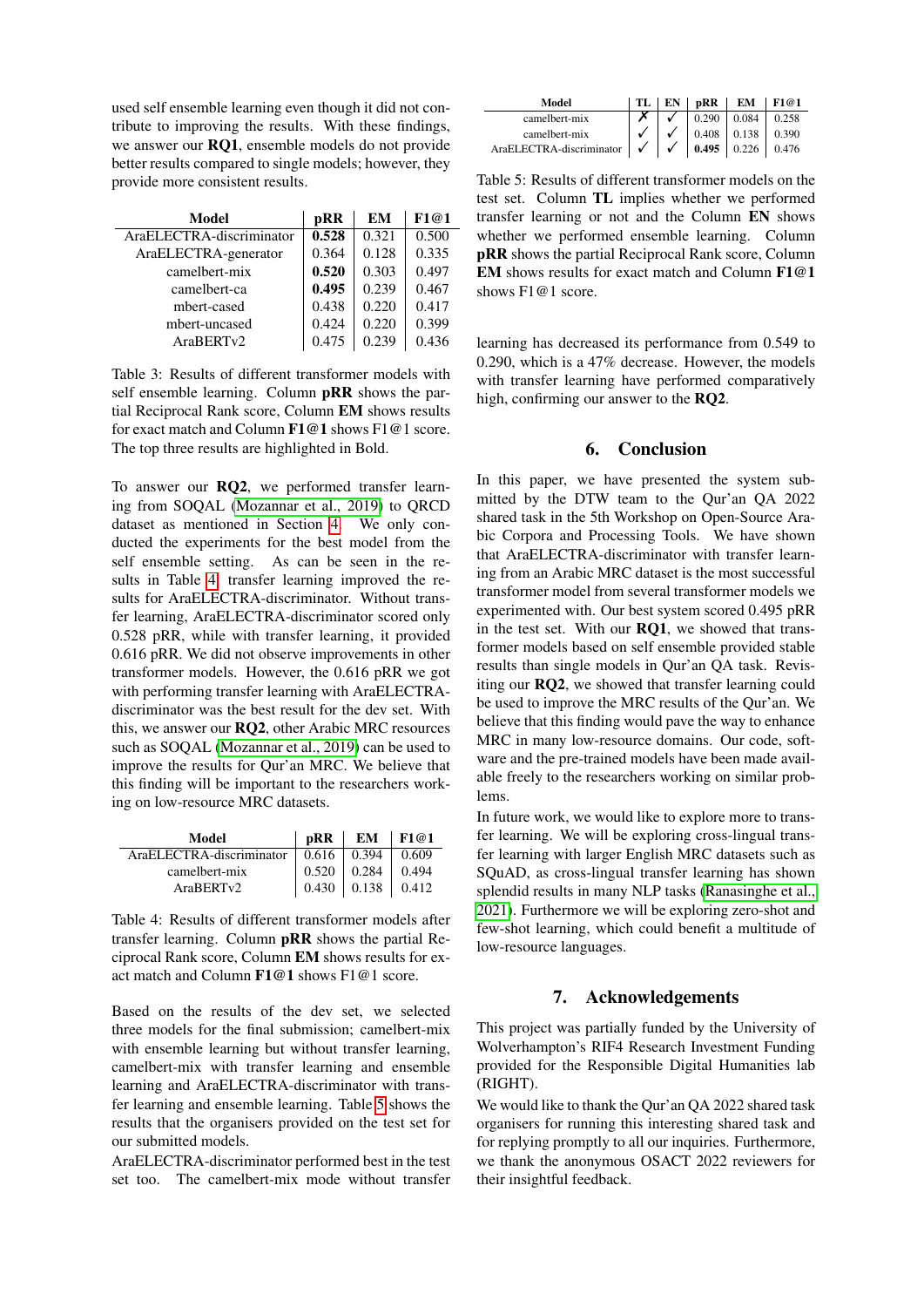#### 8. References

- <span id="page-5-1"></span>Abadani, N., Mozafari, J., Fatemi, A., Nematbakhsh, M. A., and Kazemi, A. (2021). Parsquad: Machine translated squad dataset for persian question answering. In *2021 7th International Conference on Web Research (ICWR)*, pages 163–168.
- <span id="page-5-14"></span>Antoun, W., Baly, F., and Hajj, H. (2020). AraBERT: Transformer-based model for Arabic language understanding. In *Proceedings of the 4th Workshop on Open-Source Arabic Corpora and Processing Tools, with a Shared Task on Offensive Language Detection*, pages 9–15, Marseille, France, May. European Language Resource Association.
- <span id="page-5-13"></span>Antoun, W., Baly, F., and Hajj, H. (2021). Ara-ELECTRA: Pre-training text discriminators for Arabic language understanding. In *Proceedings of the Sixth Arabic Natural Language Processing Workshop*, pages 191–195, Kyiv, Ukraine (Virtual), April. Association for Computational Linguistics.
- <span id="page-5-0"></span>Baradaran, R., Ghiasi, R., and Amirkhani, H. (2022). A survey on machine reading comprehension systems. *Natural Language Engineering*, page 1–50.
- <span id="page-5-8"></span>Charniak, E., Altun, Y., Braz, R. d. S., Garrett, B., Kosmala, M., Moscovich, T., Pang, L., Pyo, C., Sun, Y., Wy, W., Yang, Z., Zeller, S., and Zorn, L. (2000). Reading comprehension programs in a statistical-language-processing class. In *Proceedings of the 2000 ANLP/NAACL Workshop on Reading Comprehension Tests as Evaluation for Computer-Based Language Understanding Sytems - Volume 6*, ANLP/NAACL-ReadingComp '00, page 1–5, USA. Association for Computational Linguistics.
- <span id="page-5-7"></span>Dasigi, P., Lo, K., Beltagy, I., Cohan, A., Smith, N. A., and Gardner, M. (2021). A dataset of informationseeking questions and answers anchored in research papers. In *Proceedings of the 2021 Conference of the North American Chapter of the Association for Computational Linguistics: Human Language Technologies*, pages 4599–4610, Online, June. Association for Computational Linguistics.
- <span id="page-5-9"></span>Devlin, J., Chang, M.-W., Lee, K., and Toutanova, K. (2019). BERT: Pre-training of deep bidirectional transformers for language understanding. In *Proceedings of the 2019 Conference of the North American Chapter of the Association for Computational Linguistics: Human Language Technologies, Volume 1 (Long and Short Papers)*, pages 4171– 4186, Minneapolis, Minnesota, June. Association for Computational Linguistics.
- <span id="page-5-5"></span>d'Hoffschmidt, M., Belblidia, W., Heinrich, Q., Brendlé, T., and Vidal, M. (2020). FQuAD: French question answering dataset. In *Findings of the Association for Computational Linguistics: EMNLP 2020*, pages 1193–1208, Online, November. Association for Computational Linguistics.
- <span id="page-5-6"></span>Efimov, P., Chertok, A., Boytsov, L., and Braslavski, P. (2020). Sberquad – russian reading comprehen-

sion dataset: Description and analysis. In Avi Arampatzis, et al., editors, *Experimental IR Meets Multilinguality, Multimodality, and Interaction*, pages 3– 15, Cham. Springer International Publishing.

- <span id="page-5-10"></span>Giorgi, S., Zavarella, V., Tanev, H., Stefanovitch, N., Hwang, S., Hettiarachchi, H., Ranasinghe, T., Kalyan, V., Tan, P., Tan, S., Andrews, M., Hu, T., Stoehr, N., Re, F. I., Vegh, D., Atzenhofer, D., Curtis, B., and Hürriyetoğlu, A. (2021). Discovering black lives matter events in the United States: Shared task 3, CASE 2021. In *Proceedings of the 4th Workshop on Challenges and Applications of Automated Extraction of Socio-political Events from Text (CASE 2021)*, pages 218–227, Online, August. Association for Computational Linguistics.
- <span id="page-5-4"></span>Hermann, K. M., Kocisky, T., Grefenstette, E., Espeholt, L., Kay, W., Suleyman, M., and Blunsom, P. (2015). Teaching machines to read and comprehend. In C. Cortes, et al., editors, *Advances in Neural Information Processing Systems*, volume 28. Curran Associates, Inc.
- <span id="page-5-15"></span>Hettiarachchi, H. and Ranasinghe, T. (2020). InfoMiner at WNUT-2020 task 2: Transformer-based covid-19 informative tweet extraction. In *Proceedings of the Sixth Workshop on Noisy Usergenerated Text (W-NUT 2020)*, pages 359–365, Online, November. Association for Computational Linguistics.
- <span id="page-5-3"></span>Hirschman, L., Light, M., Breck, E., and Burger, J. D. (1999). Deep read: A reading comprehension system. ACL '99, page 325–332, USA. Association for Computational Linguistics.
- <span id="page-5-12"></span>Inoue, G., Alhafni, B., Baimukan, N., Bouamor, H., and Habash, N. (2021). The interplay of variant, size, and task type in Arabic pre-trained language models. In *Proceedings of the Sixth Arabic Natural Language Processing Workshop*, pages 92–104, Kyiv, Ukraine (Virtual), April. Association for Computational Linguistics.
- <span id="page-5-2"></span>Jayakody, J. A. T. K., Gamlath, T. S. K., Lasantha, W. A. N., Premachandra, K. M. K. P., Nugaliyadde, A., and Mallawarachchi, Y. (2016). "mahoshadha", the sinhala tagged corpus based question answering system. In Suresh Chandra Satapathy et al., editors, *Proceedings of First International Conference on Information and Communication Technology for Intelligent Systems: Volume 1*, pages 313–322, Cham. Springer International Publishing.
- <span id="page-5-11"></span>Lan, Z., Chen, M., Goodman, S., Gimpel, K., Sharma, P., and Soricut, R. (2020). Albert: A lite bert for self-supervised learning of language representations. In *International Conference on Learning Representations*.
- <span id="page-5-16"></span>Lee, J. Y., Dernoncourt, F., and Szolovits, P. (2018). Transfer learning for named-entity recognition with neural networks. In *Proceedings of the Eleventh International Conference on Language Resources and Evaluation (LREC 2018)*, Miyazaki, Japan, May.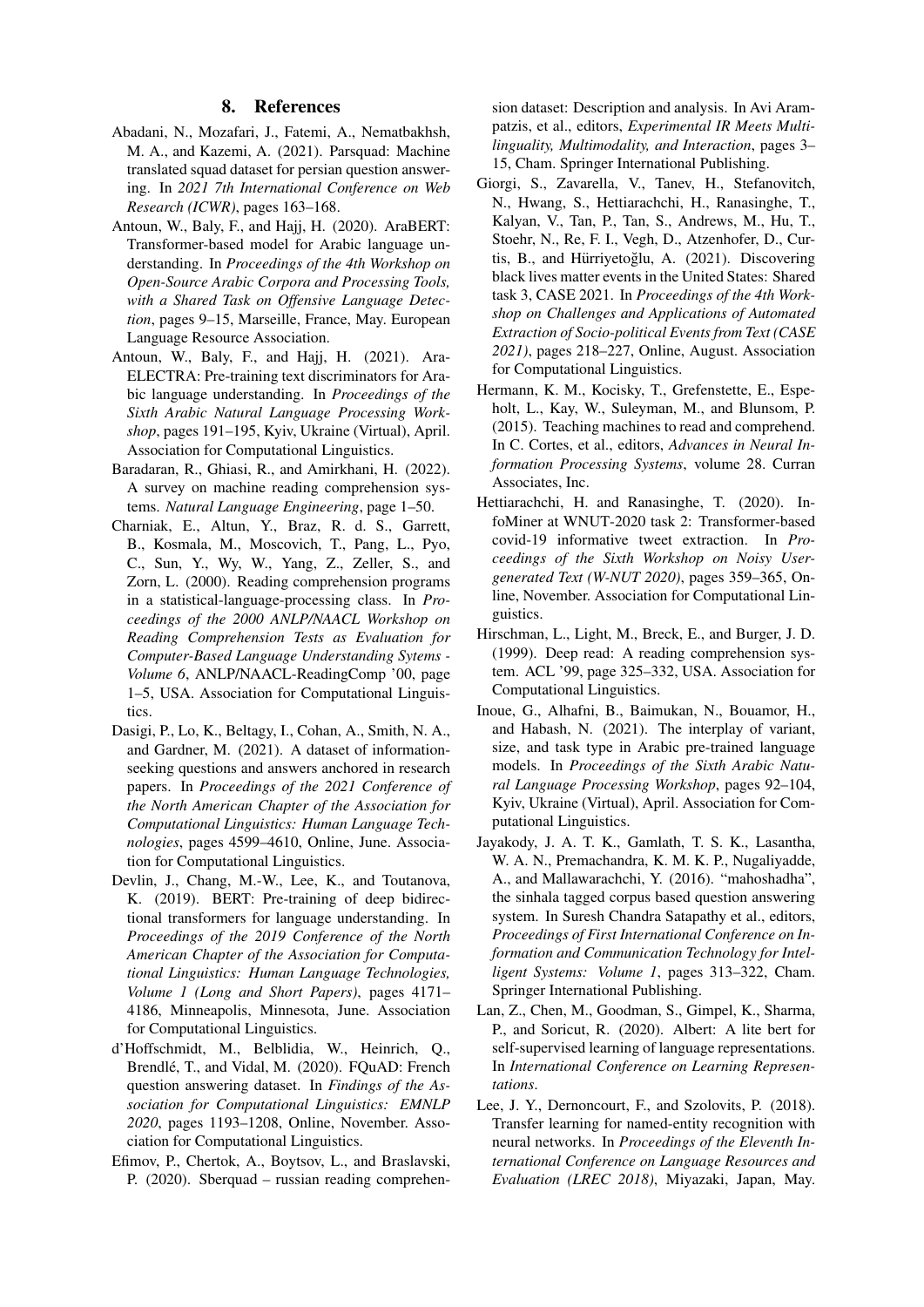European Language Resources Association (ELRA).

- <span id="page-6-6"></span>Lehnert, W. G. (1977). *The process of question answering.* Yale University.
- <span id="page-6-11"></span>Liu, S., Zhang, X., Zhang, S., Wang, H., and Zhang, W. (2019). Neural machine reading comprehension: Methods and trends. *Applied Sciences*, 9(18).
- <span id="page-6-5"></span>Malhas, R. and Elsayed, T. (2020). Ayatec: Building a reusable verse-based test collection for arabic question answering on the holy qur'an. *ACM Trans. Asian Low-Resour. Lang. Inf. Process.*, 19(6), oct.
- <span id="page-6-4"></span>Malhas, R., Mansour, W., and Elsayed, T. (2022). Qur'an QA 2022: Overview of the first shared task on question answering over the holy qur'an. In *Proceedings of the 5th Workshop on Open-Source Arabic Corpora and Processing Tools (OSACT5) at the 13th Language Resources and Evaluation Conference (LREC 2022)*.
- <span id="page-6-2"></span>Mozannar, H., Maamary, E., El Hajal, K., and Hajj, H. (2019). Neural Arabic question answering. In *Proceedings of the Fourth Arabic Natural Language Processing Workshop*, pages 108–118, Florence, Italy, August. Association for Computational Linguistics.
- <span id="page-6-18"></span>Nguyen, T. Q. and Chiang, D. (2017). Transfer learning across low-resource, related languages for neural machine translation. In *Proceedings of the Eighth International Joint Conference on Natural Language Processing (Volume 2: Short Papers)*, pages 296– 301, Taipei, Taiwan, November. Asian Federation of Natural Language Processing.
- <span id="page-6-13"></span>Plum, A., Ranasinghe, T., Jones, S., Orasan, C., and Mitkov, R. (2022). Biographical: A semisupervised relation extraction dataset. In *Proceedings of the 45th International ACM SIGIR Conference on Research and Development in Information Retrieval*, Madrid, Spain. Association for Computing Machinery.
- <span id="page-6-1"></span>Rajpurkar, P., Zhang, J., Lopyrev, K., and Liang, P. (2016). SQuAD: 100,000+ questions for machine comprehension of text. In *Proceedings of the 2016 Conference on Empirical Methods in Natural Language Processing*, pages 2383–2392, Austin, Texas, November. Association for Computational Linguistics.
- <span id="page-6-12"></span>Ranasinghe, T. and Hettiarachchi, H. (2020). BRUMS at SemEval-2020 task 12: Transformer based multilingual offensive language identification in social media. In *Proceedings of the Fourteenth Workshop on Semantic Evaluation*, pages 1906–1915, Barcelona (online), December. International Committee for Computational Linguistics.
- <span id="page-6-17"></span>Ranasinghe, T. and Zampieri, M. (2020). Multilingual offensive language identification with cross-lingual embeddings. In *Proceedings of the 2020 Conference on Empirical Methods in Natural Language Processing (EMNLP)*, pages 5838–5844, Online, November. Association for Computational Linguistics.

<span id="page-6-19"></span>Ranasinghe, T., Orasan, C., and Mitkov, R. (2021).

An exploratory analysis of multilingual word-level quality estimation with cross-lingual transformers. In *Proceedings of the 59th Annual Meeting of the Association for Computational Linguistics and the 11th International Joint Conference on Natural Language Processing (Volume 2: Short Papers)*, pages 434–440, Online, August. Association for Computational Linguistics.

- <span id="page-6-7"></span>Richardson, M., Burges, C. J., and Renshaw, E. (2013). MCTest: A challenge dataset for the open-domain machine comprehension of text. In *Proceedings of the 2013 Conference on Empirical Methods in Natural Language Processing*, pages 193–203, Seattle, Washington, USA, October. Association for Computational Linguistics.
- <span id="page-6-10"></span>Riloff, E. and Thelen, M. (2000). A rule-based question answering system for reading comprehension tests. In *Proceedings of the 2000 ANLP/- NAACL Workshop on Reading Comprehension Tests as Evaluation for Computer-Based Language Understanding Sytems - Volume 6*, ANLP/NAACL-ReadingComp '00, page 13–19, USA. Association for Computational Linguistics.
- <span id="page-6-3"></span>Rouws, N. J., Vakulenko, S., and Katrenko, S. (2022). Dutch squad and ensemble learning for question answering from labour agreements. In Luis A. Leiva, et al., editors, *Artificial Intelligence and Machine Learning*, pages 155–169, Cham. Springer International Publishing.
- <span id="page-6-15"></span>Sagi, O. and Rokach, L. (2018). Ensemble learning: A survey. *WIREs Data Mining and Knowledge Discovery*, 8(4):e1249.
- <span id="page-6-0"></span>Suzuki, J., Sasaki, Y., and Maeda, E. (2002). SVM answer selection for open-domain question answering. In *COLING 2002: The 19th International Conference on Computational Linguistics*.
- <span id="page-6-8"></span>Trischler, A., Wang, T., Yuan, X., Harris, J., Sordoni, A., Bachman, P., and Suleman, K. (2017). NewsQA: A machine comprehension dataset. In *Proceedings of the 2nd Workshop on Representation Learning for NLP*, pages 191–200, Vancouver, Canada, August. Association for Computational Linguistics.
- <span id="page-6-16"></span>Uyangodage, L., Ranasinghe, T., and Hettiarachchi, H. (2021). Transformers to fight the COVID-19 infodemic. In *Proceedings of the Fourth Workshop on NLP for Internet Freedom: Censorship, Disinformation, and Propaganda*, pages 130–135, Online, June. Association for Computational Linguistics.
- <span id="page-6-9"></span>Welbl, J., Liu, N. F., and Gardner, M. (2017). Crowdsourcing multiple choice science questions. In *Proceedings of the 3rd Workshop on Noisy Usergenerated Text*, pages 94–106, Copenhagen, Denmark, September. Association for Computational Linguistics.
- <span id="page-6-14"></span>Wolf, T., Debut, L., Sanh, V., Chaumond, J., Delangue, C., Moi, A., Cistac, P., Rault, T., Louf, R., Funtowicz, M., Davison, J., Shleifer, S., von Platen, P., Ma,